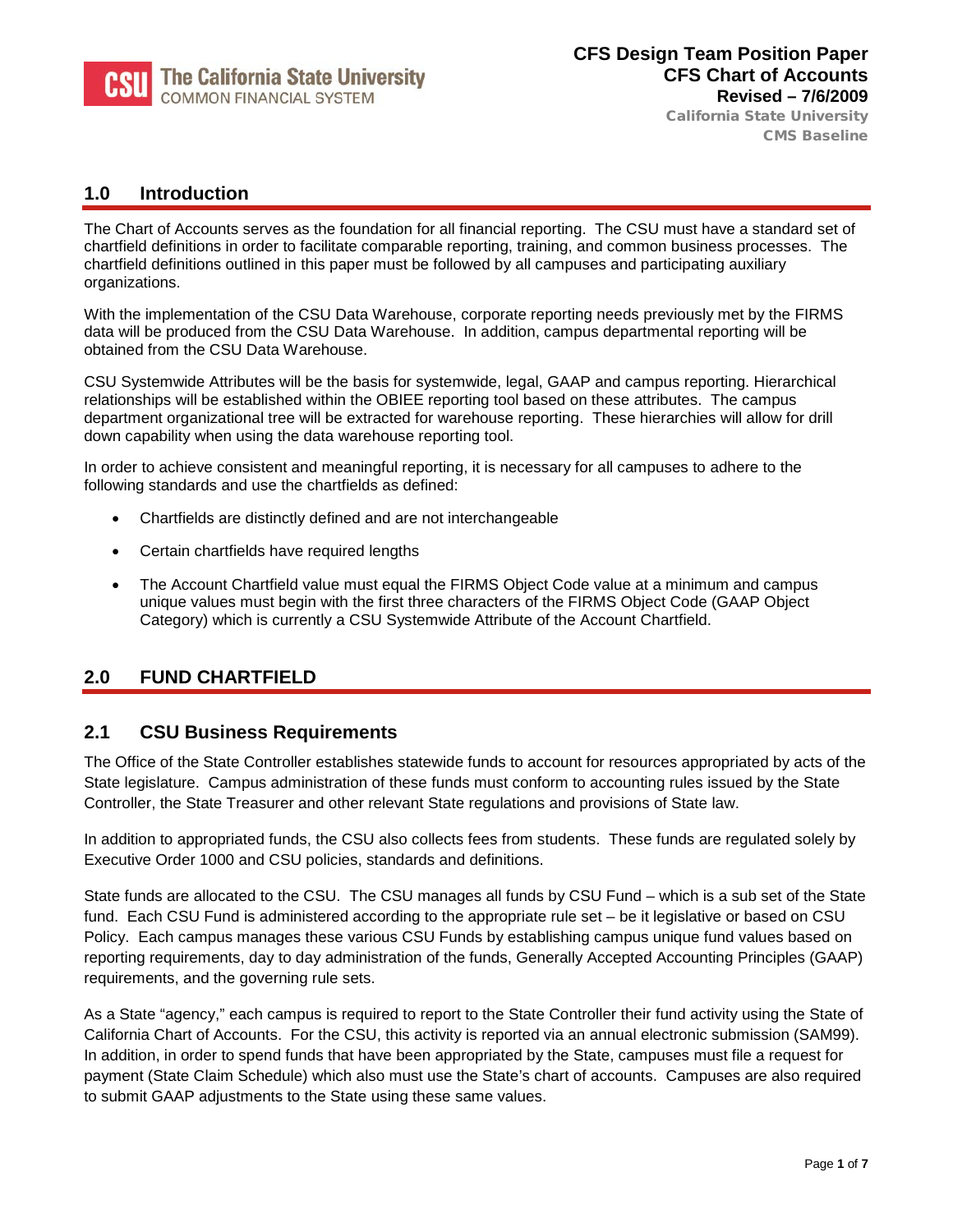For non-appropriated/non-governmental funds, the Chancellor's Office files a statement of financial position for the CSU as a whole. Campuses report to the Chancellor's Office using the CSU Systemwide Attributes assigned to the Fund Chartfield (FNAT Key) that allows for consolidated and comparable reporting.

Since 1989, the CSU has been required to prepare GAAP statements for all campuses. Most campuses prepare stand-alone GAAP statements along with being part of the overall CSU GAAP financial statements. These financial statements are prepared using the Net Asset Category assigned to the Fund Chartfield as one of the CSU Systemwide Attributes (FNAT key).

All of the electronic processes mentioned are facilitated by the CSU Systemwide Attributes assigned to the Fund Chartfield when it is created. Campuses are able to focus on campus operations and management's request for information using the PeopleSoft Fund Chartfield while the common chart of accounts for the State of California, GAAP and CSU are used for all external required transactions and reporting.

### **2.2 Definition**

The Fund Chartfield value is required for moneys held on deposit with the State Controller's Office for which we are required to reconcile SAM99.

The Fund Chartfield value is used when an activity requires a Trial Balance.

The Fund Chartfield is required for every financial transaction.

### **2.3 Length**

The Fund Chartfield must have five characters.

### **2.4 Value/Structure**

The Fund Chartfield value is not prescribed and may contain both alpha and numeric characters.

### *2.5* **Attributes**

The Fund Chartfield requires a corresponding fund attribute key (FNAT Key) be assigned when the value is created. The attributes provide the common and necessary information for CSU Systemwide, Office of the State Controller and GAAP reporting at the fund and Net Asset Category level.

Campus specific attributes may be assigned to a fund using the PeopleSoft Attribute Hyperlink. This set of attributes is independent of the FNAT key.

### **2.6 Additional Information**

Funds should be established in accordance with Executive Order 1000. Individual campuses determine the fund values for their operating Business Unit. Campuses may expand the required set of funds for operational purposes.

#### **Examples**

- IRA Athletics
- Operating Fund
- Smith Endowment Trust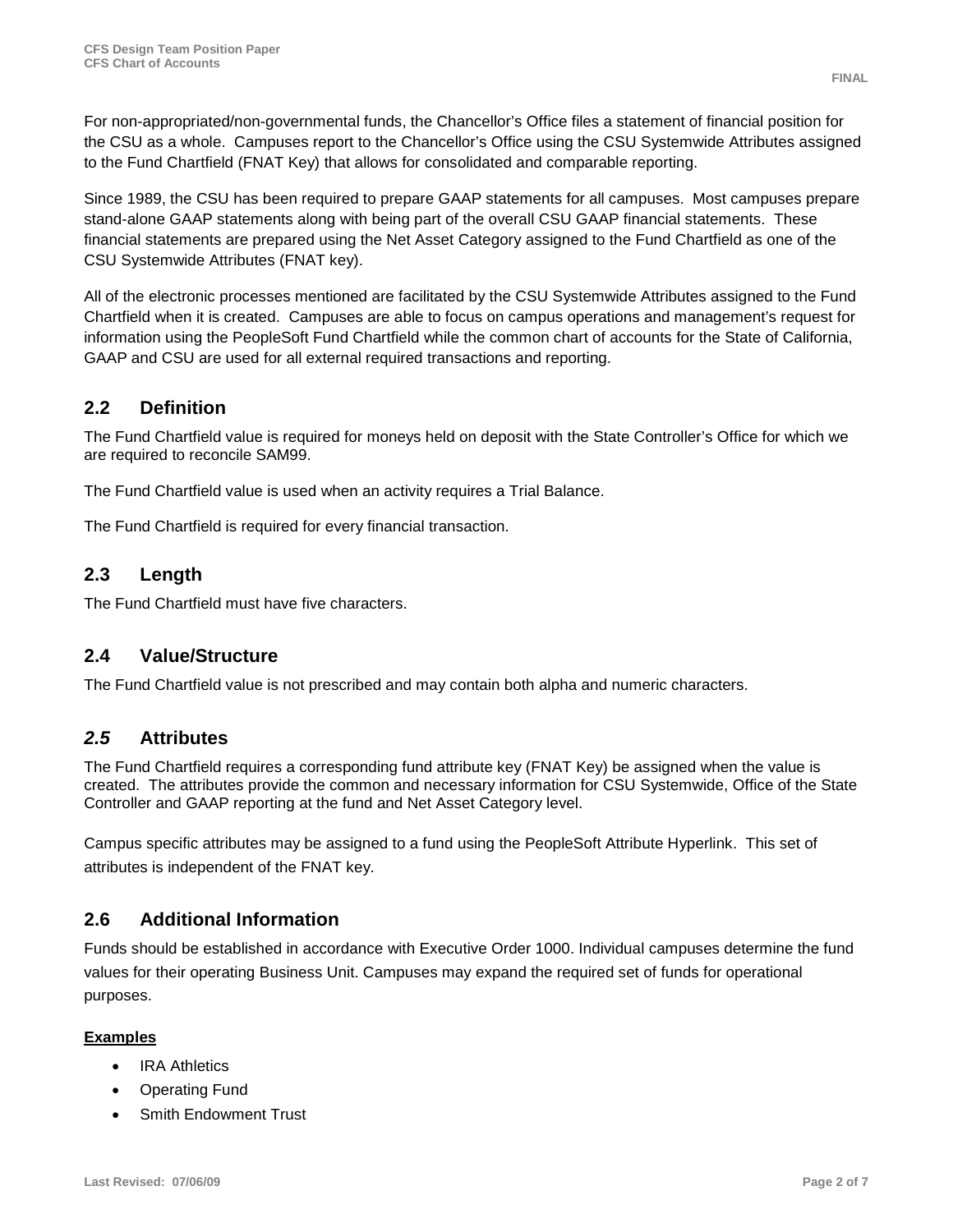# **3.0 ACCOUNT CHARTFIELD**

### **3.1 CSU Business Requirement**

The Office of the State Controller establishes statewide accounts (State GL Account). Campuses must conform to accounting rules issued by the State Controller, the State Treasurer and other relevant State regulations and provisions of State law.

State GL accounts are maintained as CSU Systemwide Attributes. As a State "agency," each campus is required to report to the State Controller their activity using the State GL account. For the CSU, this activity is reported via an annual electronic submission (SAM99).

For non-appropriated/non-governmental funds, the Chancellor's Office files a statement of financial position for the CSU as a whole. Campuses report to the Chancellor's Office using the CSU Systemwide Attributes assigned to the Account Chartfield (AAT key) that allows for consolidated and comparable reporting.

Since 1989, the CSU has been required to prepare GAAP statements for all campuses. Most campuses prepare stand-alone GAAP statements along with being part of the overall CSU GAAP financial statements. These financial statements are prepared using the Natural Classifications assigned to the Account Chartfield as one of the CSU Systemwide Attributes (AAT key).

All of the electronic processes mentioned are facilitated by the CSU Systemwide attributes assigned to the Account Chartfield when it is created. Campuses are able to focus on campus operations and management's request for information using the PeopleSoft account chartfield while the common Chart of Accounts for the State of California, GAAP and CSU are used for all external required transactions and reporting.

### **3.2 Definition**

The account chartfield represents the line item breakdown for a Balance Sheet and Income Statement. This chartfield classifies Assets, Liabilities, Fund Equities, Revenues, and Expenses and captures the nature of the financial transaction that is entered into the system.

The Account Chartfield is required for every financial transaction.

### **3.3 Length**

The account chartfield must have six characters.

### **3.4 Value/Structure**

The account chartfield value must *equal* the FIRMS Object Code (CSU corporate account value) value at a minimum. Additional campus specific accounts may be added as needed to meet campus reporting requirements but must adhere to the following specific value structure:

- first three digits equal the first three digits of the associated FIRMS Object Code (GAAP Object Category),
- fourth digit is an 8 or 9 or Alpha (See Caution)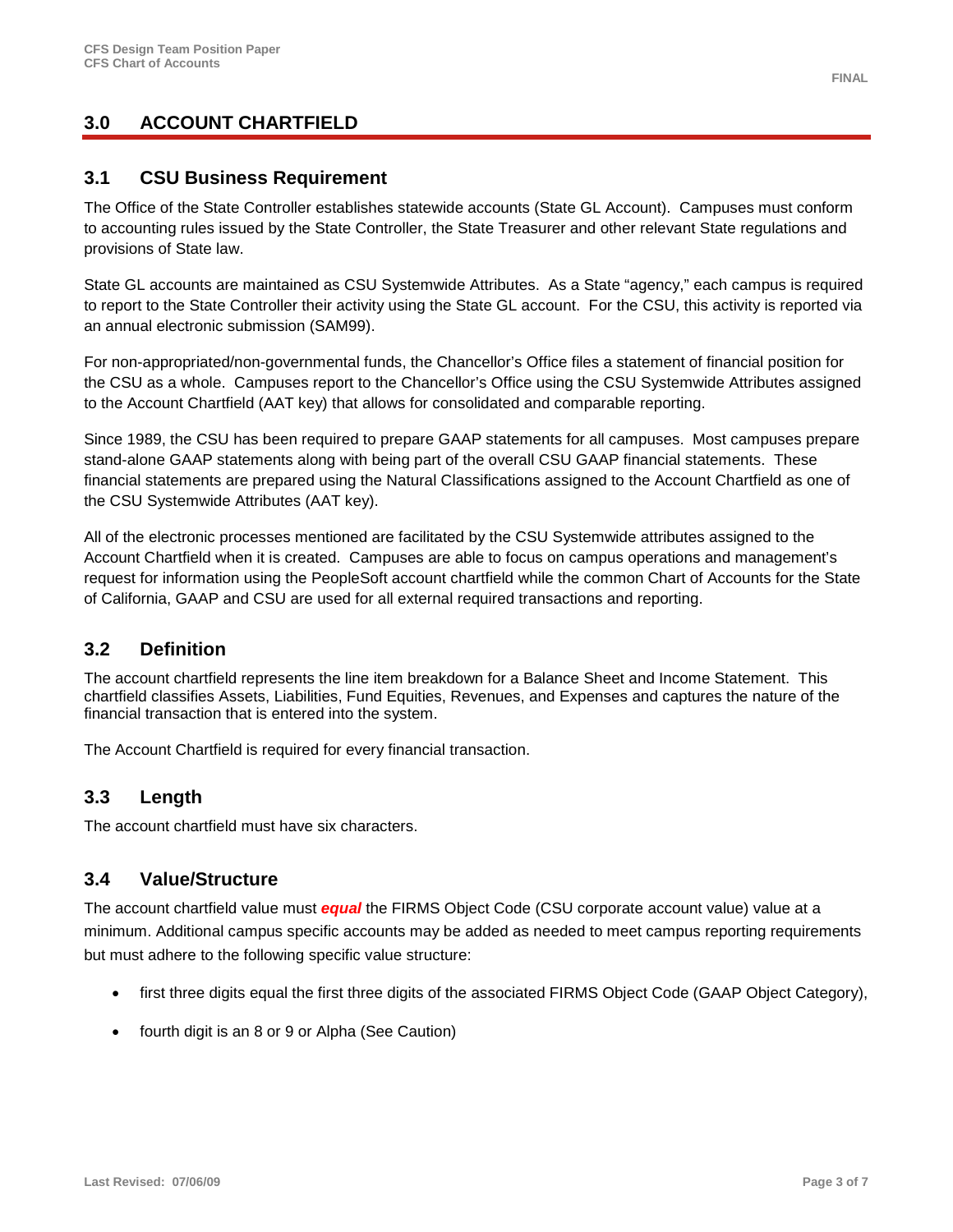# *3.5* **Attributes**

The account chartfield and its corresponding account attribute key (AAT key) provide the common and necessary information for CSU Systemwide, SCO and GAAP reporting using the FIRMS Object Code, State GL and Natural Classification, respectively.

Campus specific attributes may be assigned to an account using the PeopleSoft Attribute Hyperlink. This set of attributes is independent of the AAT key.

## **3.6 Additional Information**

Reasons for unique campus Account values that differ from the FIRMS Object Code values:

- Sub-system activity Accounts are created by campuses to uniquely identify subsystem feeds to facilitate reconciliation between the ledger and subsystem. It is highly recommended to use control value PeopleSoft functionality that restricts the transactions posted to the control account to be from the subsystem feed only.
- Reconciliations other than sub-system Unique accounts are created to facilitate accurate and timely reconciliation.
- For reporting and management purposes Unique accounts facilitate reporting and management decisions. Campus/auxiliary organizations create accounts to uniquely identify campus level transactions for various reasons. An example would include the NCAA audit.

#### **Examples**

- Supplies and Services
- Accounts Payable
- Fund Balance Clearing

## **4.0 Department Chartfield**

### **4.1 CSU Business Requirements**

There are no State reporting requirements associated with the department chartfield.

### **4.2 Definition**

The department chartfield represents the detailed structure of campus organizations. Combined with other chartfield values, they can form the basis for department budgets that track expenditures and revenues and organizational reporting requirements.

The department chartfield is required for all revenue and expense type transactions.

## **4.3 Length**

The department chartfield length is not prescribed and may have up to ten characters

## **4.4 Value/Structure**

The department chartfield value is not prescribed and may contain both alpha and numeric characters.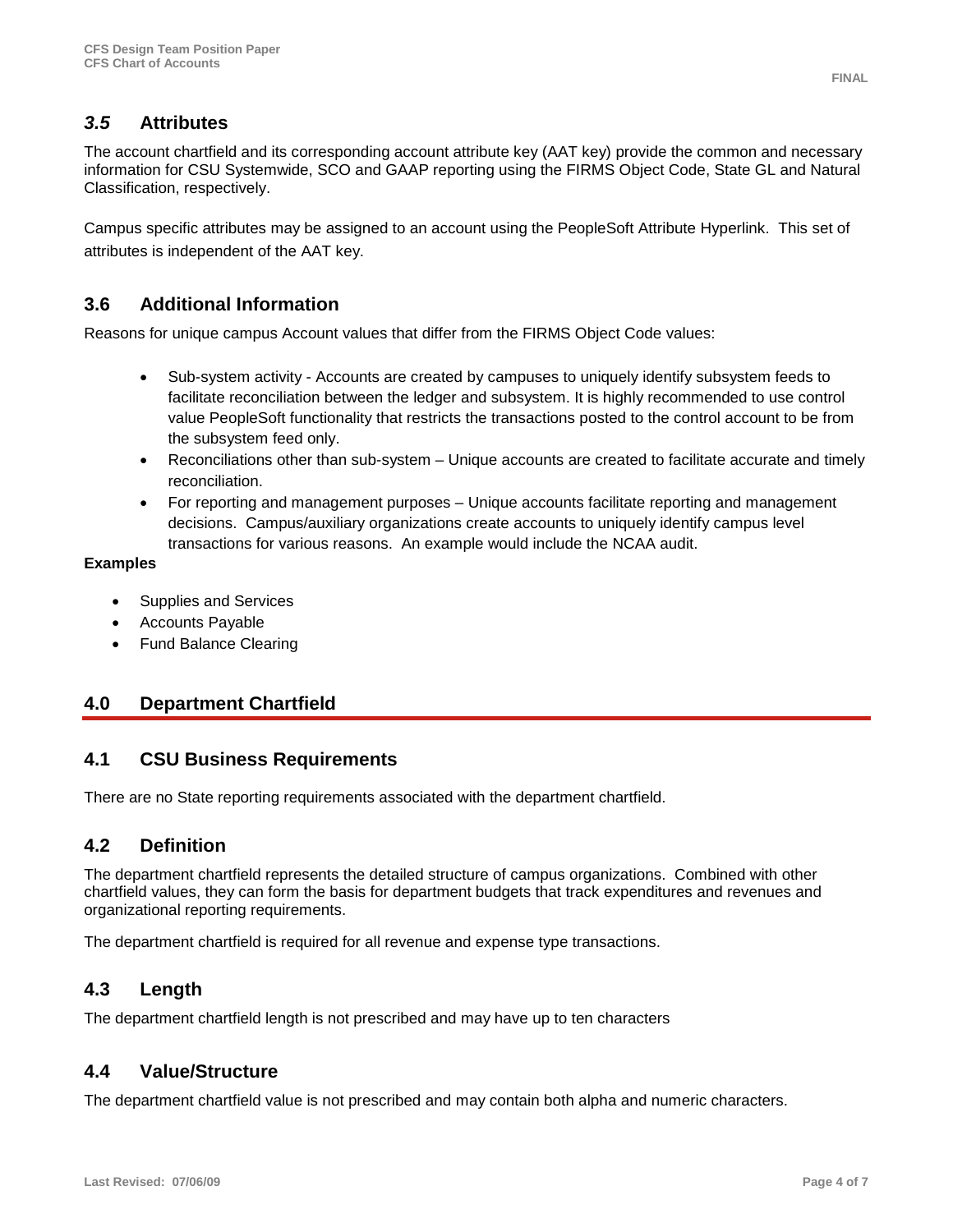# **4.5 Attribute**

Campus specific attributes may be assigned to a department using the PeopleSoft Attribute Hyperlink.

### **4.6 Additional Information**

This chartfield corresponds to the organizational structure identified by each campus.

The department chartfield is also used by HCM for student financial transactions and payroll data. This data is transferred to and from HCM and Finance via integration broker. These values must be the same in both modules.

#### **Examples**

- VP of Academic Affairs
- College of Business
- Department of Accounting

## **5.0 Project Chartfield**

### **5.1 CSU Business Requirements**

There are no State reporting requirements associated with the project chartfield.

#### **5.2 Definition**

The project chartfield is used to identify a discrete set of activities that have a strict start and end date. Activities associated with this chartfield may span multiple fiscal years, departments, funds and/or accounts.

The project chartfield is only required on revenue and expense transactions for activities as defined above.

### **5.3 Length**

The project chartfield length is not prescribed and may have up to fifteen characters.

#### **5.4 Value/Structure**

The project chartfield value is not prescribed and may contain both alpha and numeric characters.

#### **5.5 Attributes**

Campuses may use PeopleSoft Attributes Hyperlink available on project chartfield to further define a specific set of activities or projects on a campus.

### **5.6 Additional Information**

The use of this chartfield does not eliminate the need for a fund chartfield if balance sheet transactions must be tracked.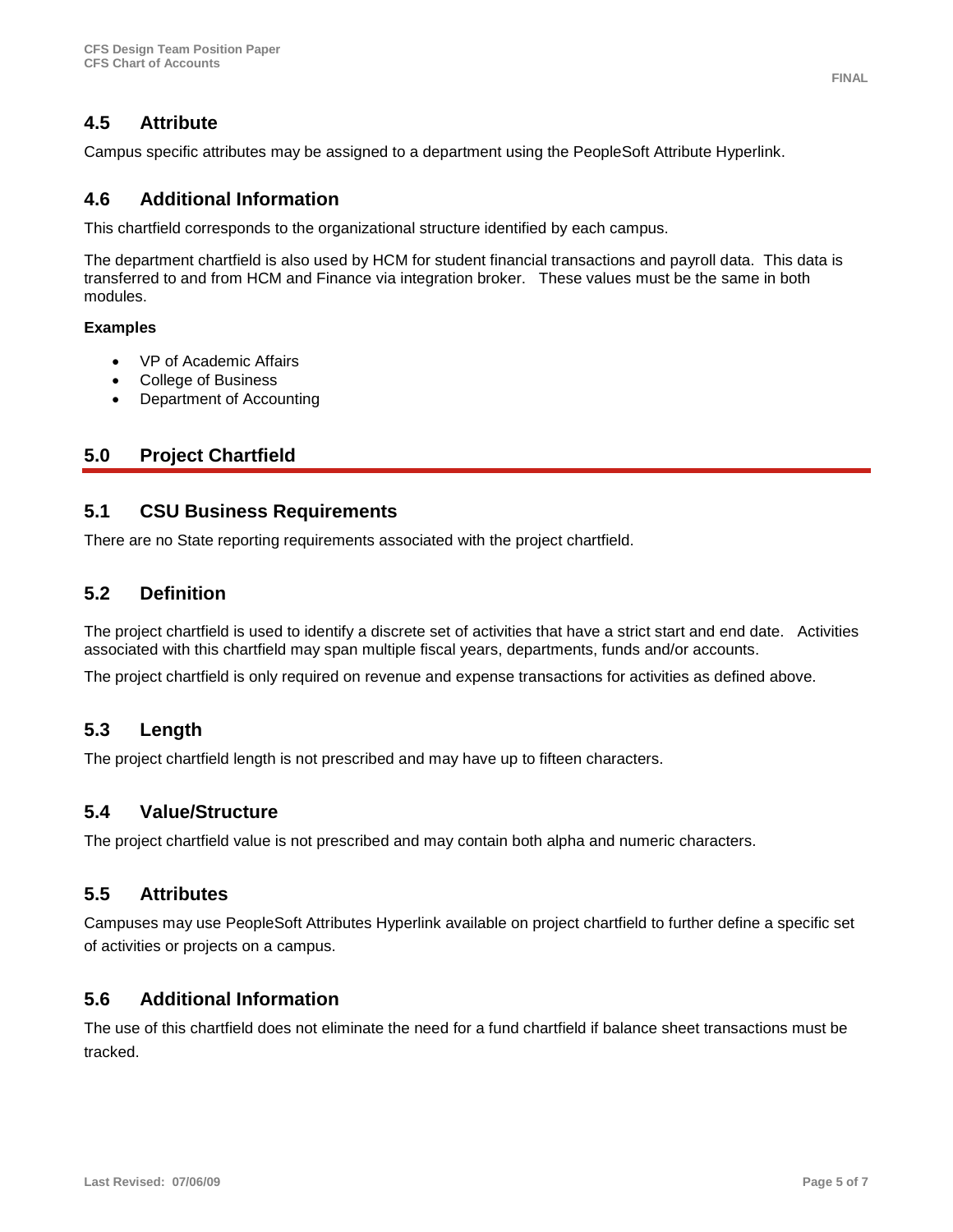# **6.0 Program Chartfield**

### **6.1 Definition**

The Program Chartfield is used to define ongoing general activities which need to be tracked for reporting purposes or campus policy. A Program, unlike a Project, does not have a strict start and end date.

The program chartfield is only required on revenue and expense transactions for activities as defined above.

This definition applies to the program chartfield used in the campus legal Business Unit. The program chartfield in the CSU Business Unit is the derived NACUBO program code.

### **6.2 Length**

The program chartfield length is not prescribed and may have up to five characters.

### **6.3 Value/Structure**

The program chartfield value is not prescribed and may contain both alpha and numeric characters.

#### **6.4 Attributes**

There are no FIRMS attributes related to the program chartfield. Campus specific attributes may be assigned to a program using the PeopleSoft Attribute Hyperlink.

#### **6.5 Additional Information**

Required systemwide programs have not been identified to date.

## **7.0 Class Chartfield**

#### **7.1 Definitions**

The class chartfield is provided for any special cost reporting needs a campus department or other organizational unit may have that are **not met** by the other defined chartfields.

The class chartfield is only required on revenue and expense transactions for activities as defined above.

### **7.2 Length**

The class chartfield length is not prescribed and may have up to five characters.

## **7.3 Value/Structure**

The class C\chartfield value is not prescribed and may contain both alpha and numeric characters.